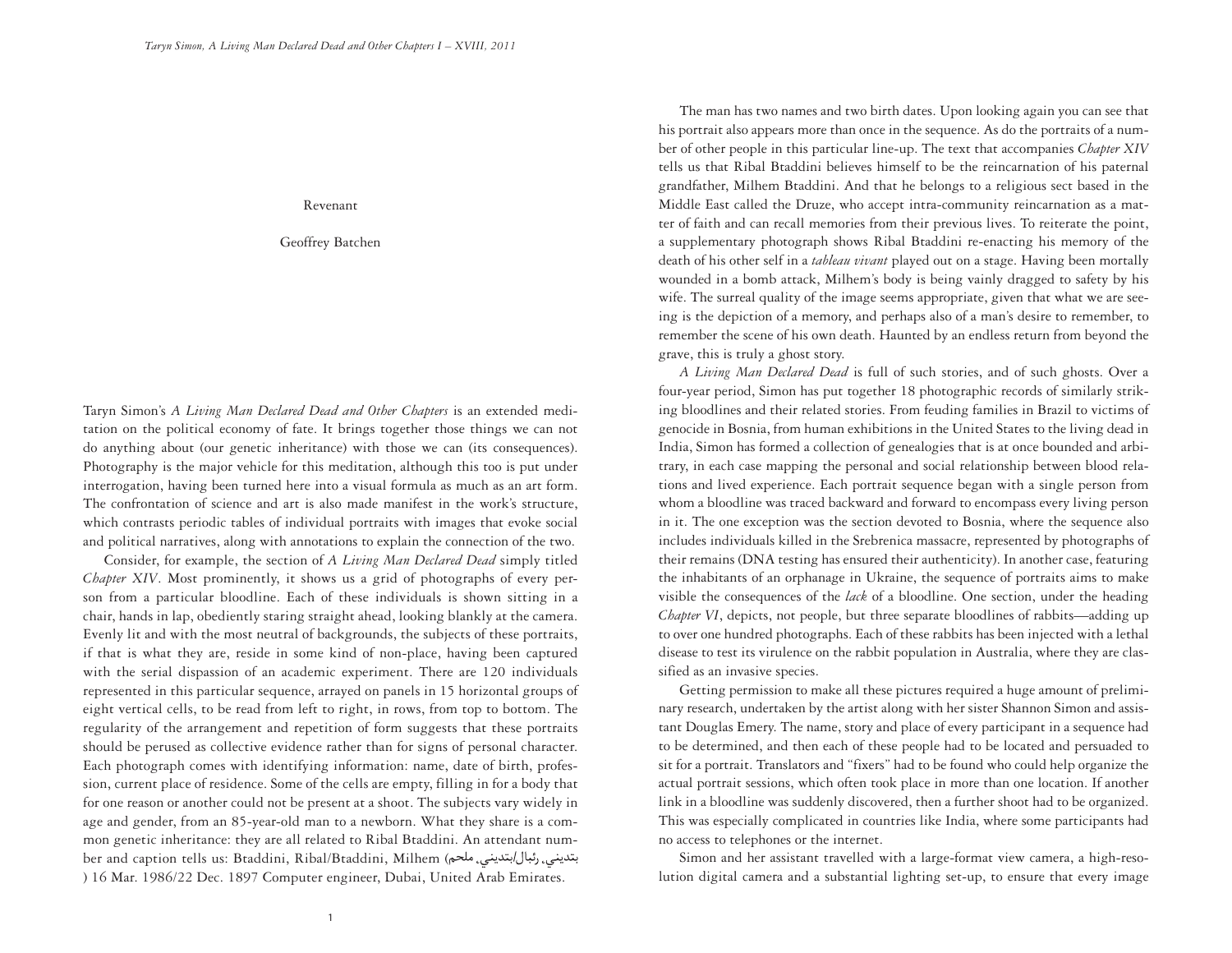

Plastic sheet with placement marks for photographic equipment, *A Living Man Declared Dead and Other Chapters I – XVIII*, 2011

would look the same. An ivory backdrop was part of the basic equipment, along with three pieces of wood hinged together to slip over her camera case and thereby provide a seat for each subject. Another important piece of equipment was a sheet of plastic to be put on the floor, with spots marked on it for the positions of the tripod, chair, lights and so on. Wherever possible, the portraits were shot indoors in a room with a white ceiling at a standard height, allowing the same amount of light to be cast over each subject. Sometimes, such as in Tanzania, all this equipment had to be sneaked in and out of the country (through Kenya in this case), to avoid the displeasure of the authorities. Three copies of each image were then distributed in different suitcases, in case of accident or robbery. Other images—for example, the landscapes that sometimes appear among the supplementary pictures—were exposed on film in a 4 x 5-inch view camera, allowing a more lush pictorial aesthetic to prevail.

This, then, is the story behind these other stories, a saga that is almost deserving of a documentary of its own. The sheer scale of Simon's ambition conjures *The Family of Man* exhibition, first shown at the Museum of Modern Art in New York in 1955. Edward Steichen and his team spent three years winnowing down two million pictures to the 503 (from 68 countries, by 273 photographers) that were eventually shown in that exhibition.<sup>1</sup> Privileging a humanist style of black and white photography, designed to induce sentiment and empathy in the viewer, Steichen himself claimed that his exhibition "was conceived as a mirror of the universal elements and emotions in the everydayness of life—as a mirror of the essential oneness of mankind throughout the world."2 This claim has attracted its fair share of criticism.<sup>3</sup> But still, the notion that we all share a common oneness—that the words "human condition" do have some universal meaning—remains a seductive one.

Simon's work exploits that seduction, but only to call it into question. Her portrait photographs, for example, in their repetitious, deadpan matter-of-factness, steadfastly refuse to offer the usual artistic pleasures of affect, exoticism or even horror—all convenient escapes for a viewer from further thought. There is certainly none of that fantasy of emotional attachment we feel in front of the kind of photographs shown in *The Family of Man*. Faced with the obdurate opacity of Simon's pictures, we are forced to seek meaning elsewhere, to look, in the first instance, to a series of texts supplied by the artist. But they too are deadpan in style, giving us information without the shading of interpretation or the welcome release of some greater didactic purpose. This sets up a distinctive viewing rhythm; you see the pictures from afar, and, intrigued, step in close to read the text, and then step back to look again, more closely and with a more informed eye.

*A Living Man Declared Dead*'s strategic co-dependence of image and text poses other challenges too. On the one hand, it seems to imply a lack of trust in the ability of these photographs on their own to do the work that Simon requires. But equally, it suggests that these texts may not be quite believable without the certification provided by their attendant photographs. This interactive combination of text and photograph is typical of Simon's work; it, rather than photography, is her true medium. In most cases, both text and photograph are undemonstrative in tone, as if anxious to persuade through their sheer objectivity of form. And yet the photographer's various choices can't help but intrude on this impression. She, after all, has chosen these subjects and stories over other ones, and has implemented this particular mode of presentation. Even her choice of photographic style is periodically disturbed by small idiosyncratic touches (most frequently exercised in the supplementary images on the right of each panel, like the one of Ribal Btaddini performing his own death, or the enigmatic water scene above it).

As a total ensemble, *A Living Man Declared Dead* locates the photograph's capacity to record exactly what is seen within the classification processes of the archive, a system of knowing that feigns neutrality while quietly imposing a framing decided in advance.<sup>4</sup> Hundreds of individuals have been photographed for this particular archive in exactly the same way (note again the imposed order of hands held in lap and the absence of smiles). The individuality of each person depicted is thereby simultaneously affirmed and denied. Everywhere one looks, Simon shows objectivity and subjectivity to be indivisible entities, a visual analogue for the similarly complex interrelationship of biology and destiny—*A Living Man Declared Dead*'s central concern.

This interrelationship is represented in Simon's work as a weave of certitude, chance and choice. The first two seem straightforward enough, but the last is more problematic. We like to think that choice is something available to all of us, a simple enough matter of exercising our free will. However, this myth of Western liberalism is constantly refuted in these panels. Mediated by circumstance, human agency in *A*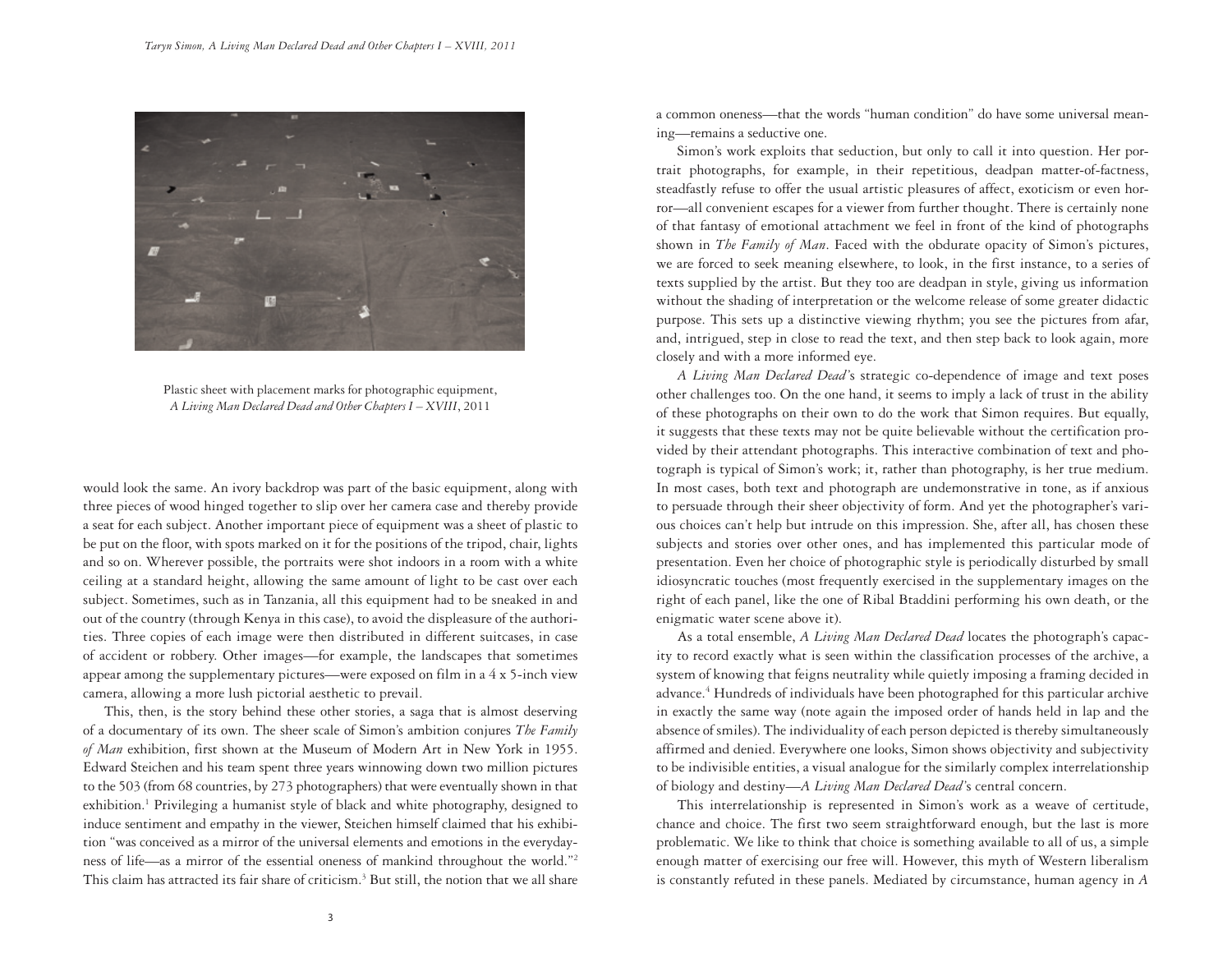*Living Man Declared Dead* is shown to be already shaped by cultural, social and political context, the context that makes any thought or action possible in the first place.<sup>5</sup> As Simon documents how, for example, someone born with the genetically determined condition of albinism, resulting in a lack of pigmentation in skin or hair, faces a much more limited set of options in Tanzania than if they'd been born in the United States or Europe. To recognize this difference—to see that fate is a situated discourse, to be able to separate it from the wanton will of the gods—is to make "the human condition" a politically navigable term rather than a mere platitude.

Roland Barthes says something similar in his trenchant response to the showing of *The Family of Man* in Paris:

Birth, death? Yes, these are facts of nature, universal facts. But if one removes History from them, then there is nothing more to be said about them; any comment about them becomes tautological. The failure of photography seems to me to be flagrant in this connection: to reproduce death or birth tells us, literally, nothing. For these natural facts to gain access to a true language, they must be inserted into a category of knowledge which means postulating that one can transform them, and precisely subject their naturalism to your human criticism. For however universal, they are the signs of an historical writing.<sup>6</sup>

This, then, is the challenge taken up by Taryn Simon—to give the apparent transparency of the photograph a social thickness and make the natural read as historical. Walter Benjamin argues for a similar outcome in his 1931 essay, "Little History of Photography". Written as a surrogate critique of the social effects of capitalism, Benjamin's essay surveys the history of photography up to that point and finds most of it wanting:

As Bertolt Brecht says, "The situation is complicated by the fact that less than ever does the mere reflection of reality reveal anything about reality. A photograph of the Krupp works or the AEG tells us next to nothing about these institutions. Actual reality has slipped into the functional. The reification of human relations—the factory, say—means that they are no longer explicit. So something must in fact be built up, something artificial, posed."7

Interestingly, one of the photographers Benjamin recommends in this context is August Sander—an artist whose work was also chosen for inclusion in *The Family of Man*. "Photography is like a mosaic that becomes a synthesis only when it is presented en masse," declared Sander, as if he were speaking about Simon's work as much as his own.8 Producing thousands of likenesses between 1924 and 1933, Sander planned a comprehensive social register of the German people, to be titled *Citizens of the Twentieth Century: A Cultural History in Photographs*. At one point he proposed organizing it under seven sections, arranged by cities, comprising about 45 portfolios, each of which would contain 12 photographs. This imposed order is what gave his otherwise varied images the heft of a social science; as Benjamin puts it: "one will have to get

used to being looked at in terms of one's provenance.... Sander's work is more than a picture book. It is a training manual."9

The people depicted by Sander are named as generic social identities ("The Master Tiler", "Beggar", "Society Lady", "The Artist") and placed in his taxonomy to represent this identity, rather than themselves. One consequence is that the same person can fill different taxonomic categories; the Dada artist provocateur Raoul Hausmann, for example, appears in a number of different guises in different sections.<sup>10</sup> Sander reduces even himself to a type, "The Photographer", methodically making pictures that eschew artistic personality or style, aiming, as he put it, "to see things as they are and not as they should or might be."11 As in Simon's presentation, each individual in Sander's archive only takes on meaning in relation to the entire taxonomy, thus calling any distinction between the individual and their social milieu into question. Simultaneously, the taxonomy itself is made visible as "something artificial, posed", as something ideological.

Simon's project reiterates several aspects of Sander's, offering us, perhaps, one possible version of a *Citizens of the Twenty-First Century*. If anything, she takes the logic of his project to a hyperbolic extreme, making her images more numerous and seemingly mechanical than his and inscribing the conceptual architecture of ethnography (the national types, the comparative grid of images, the disinterested informational caption) directly onto the wall, where we can see it for what it is. Even the space of exhibition has been turned into a kind of laboratory, with the walls repainted Super White rather than their usual cream, and the lighting turned up, at the artist's insistence, to seven times its normal level. But whereas Sander devotes his energies to a depiction of his own society, and thus of himself as a social being, Simon's gaze encompasses the whole globe and seems, at first glance, to look only at the lives of others. And where his choices of subjects and their arrangement were decided on the basis of presumed social hierarchies, hers have been stratified by such categories as blood, ethnicity and nation. This difference deserves some reflection. Indeed, it seems to mark a significant departure for Simon, whose previous bodies of work have always concentrated on the social systems of her own culture, of the United States.

Her first book, *The Innocents* (2002), comprised interviews with and photographs of Americans convicted of violent crimes they did not commit.12 A powerful condemnation of the American justice system, this project was also a critical commentary on the power of the photograph to distort memories and facilitate mistaken identifications. Many of these men had been convicted after eyewitnesses, having been shown portraits of suspects by the police, thought they recognized them. Simon photographed her subjects at sites that had particular significance to their illegitimate conviction: the scene of a misidentification, the scene of an arrest, the scene of a crime or the scene of an ignored alibi. These are pictures, then, that return us and them to the starting points of a brutal reality based on a fiction. Simon's own photographs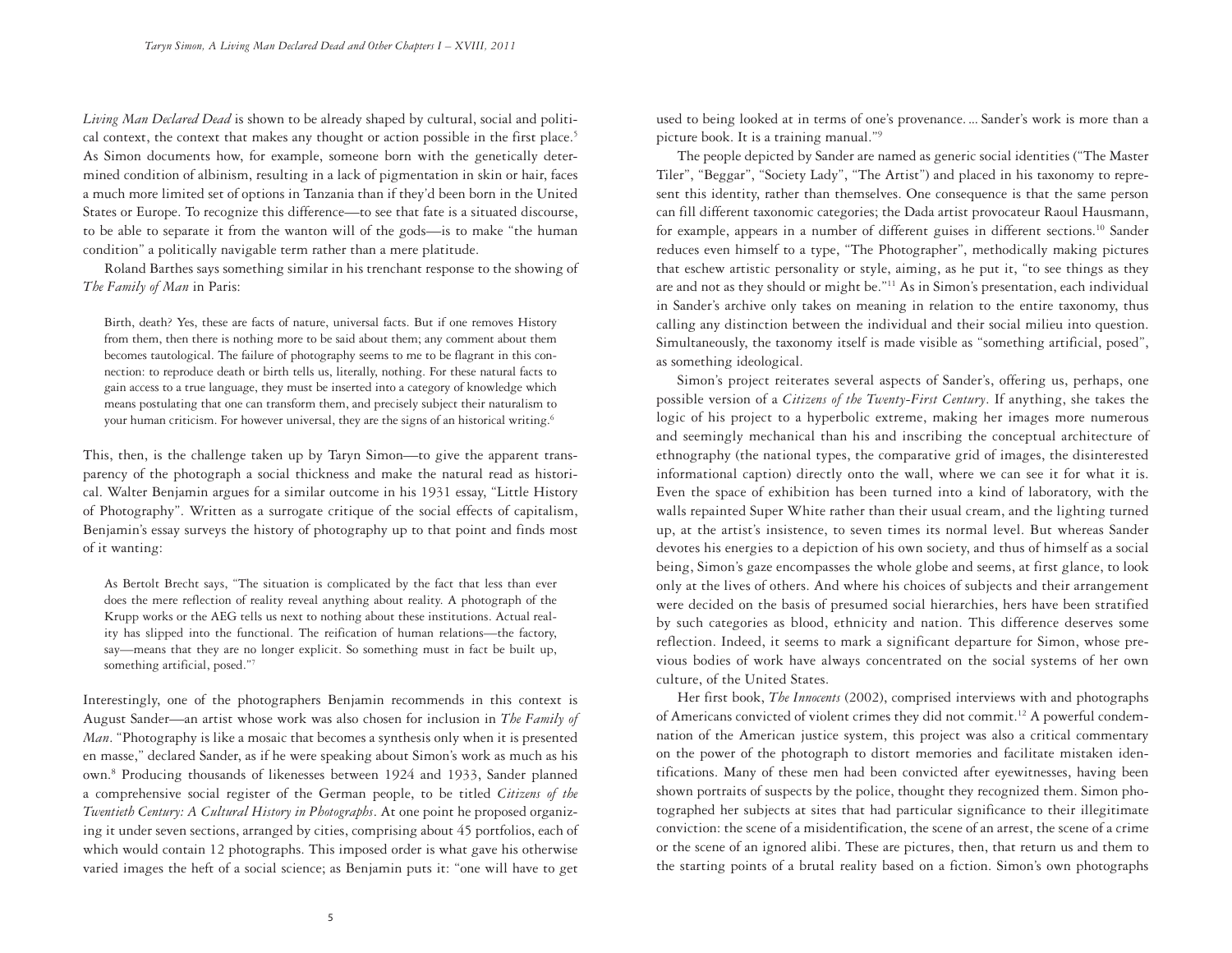share this ability to blur truth and fiction. They sometimes show her subjects posing self-consciously at the scene of the crime they didn't commit, as if to demonstrate their ability to trump the fiction of the police charge with the non-fiction of Simon's photograph. Once again, we encounter role play substituting for reality.

This uneasy play of fiction and non-fiction is repeated in a more recent project, An American Index of the Hidden and Unfamiliar (2007).<sup>13</sup> Once again a telling symbiosis of image and text, this work compiles an inventory of what lies hidden and out of view within the borders of the United States. Connecting the realms of science, government, medicine, entertainment, nature, security and religion, the 57 subjects Simon photographed ranged from the C.I.A.'s abstract art collection to a woman about to undergo a hymenoplasty operation in Fort Lauderdale, Florida, so that she could adhere to traditional cultural expectations regarding virginity and marriage. Simon's project exploits the several meanings of the word "index", from its association with a comprehensive cataloguing of a particular subject, to what is often considered photography's own most distinctive pictorial attribute, the fact that, through the chemical agency of photography, the world gets to make its own visual imprints. The exposure of these particular subjects came at a time when the United States government looked for secret sites outside its own borders (caches of unfound weapons, hideouts of wanted enemies, foreign jails that would allow torture, unsupervised nuclear facilities). Simon turned this national paranoia inwards, producing a collective portrait of the American psyche through a documentation of its repressed places.

Repression shifts to exclusion in *Contraband* (2010), a book and exhibition consisting of 1,075 photographs Simon took continuously over five days from November 16 through November 20, 2009, in the Customs and Postal areas of John F. Kennedy International Airport in New York.14 These photographs, presented like forensic evidence with neither aesthetic embellishment nor editorial comment, documented the items detained or seized from passengers or express mail entering the United States from abroad during that period. These items included animal parts, fake handbags, recreational drugs and drug paraphernalia, pirated movies, Cuban cigars, firearms, gold dust, plants, sausages, cow dung toothpaste, and sexual stimulants. This miscellany of prohibited objects—from the everyday to the illegal to the unexpected attests to a growing worldwide traffic in counterfeit goods and natural exotica. More importantly, and in line with the aspirations of *An American Index*, the project offered a sidelong snapshot of the United States as seen through its fears and desires.

There is an echo of some of these strategies in *A Living Man Declared Dead*'s combination of a prescribed conceptual structure with a photographic style and mode of presentation that gives Simon's images the authority of documents. Each photograph is exhibited in a specially designed frame that allows them to fit together like a minimalist jigsaw puzzle. The panels they create are as large as any of the current crop of celebrated art photographs, and yet each of the individual images remains small and intimate. The texts are treated in similar fashion, having been given the visual form of a list and turned into a slim, tall art object to be looked at as well as read. The regulated tables of portraits are punctuated with empty cells, creating a pattern of absence and presence that, from a distance, might be mistaken for a sample of scientific code. The order of this layout contrasts with the random and disorienting arrangement of images in the supplementary panels, again suggesting two very different discursive modes and offering two very different visual experiences.

The stories being conveyed by this armature obey this same oscillation between order and disorder. Indeed, every aspect of *A Living Man Declared Dead* is fraught with a tension that Simon's installation can only temporarily hold in suspension. Think, for example, of how the predictable rhythms of the portrait panels deny the tales of violence, corruption, survival and duplicity that these bloodlines often embody. At first, Simon's choice of subjects and topics seems serendipitous, ranging widely in place and date and seemingly having no connection with one another. The stories are often extreme, fantastic, hard to believe. But they're also somehow familiar, as if their narrative structures have been plucked from the myths of the ancient Greeks or a lost Shakespearean play, or perhaps from a contemporary parallel, a melodramatic soap opera or newscast. This notion is underlined by Simon's choice of title and by the use of numbered chapters as section headings, suggesting a gigantic book that has fallen open to these random pages, or a vast catalogue of which only these fragments have survived. Soon we begin to see a pattern in Simon's choices; in fact, we begin to see pattern itself, a persistent logic of repetition and return, as evident in the stories as in the infrastructure she has used to convey them.

Under *Chapter XII*, for example, we are told about a blood feud between the Novaes and Ferraz families in Pernambuco, Brazil, that has claimed the lives of more than 40 people since 1991. This particular feud is one of a number from this part of northeast Brazil that has engulfed generations of participants, pointing to an absence or corruption of state justice in the region. Simon accompanies the usual array of stoic portraits with a group of images that elucidate this story, some of them reproductions of historic pictures, some of them showing the scenes of shootings, some of them enigmatic still lifes. One of them even shows a marked man—the next in line to be killed, according to the internal logic of the feud. The portraits imply the certainty of a science, a genetically determined tabulation of a particular bloodline. These other images offer the subjective, partial, untrustworthy view of an oral history, or perhaps mimic the partial, sensationalized version of such stories we tend to get in the mass media. Neither approach seems capable of explaining how these subjects came to live such lives, but together they at least give us a parallax view, as if we are simultaneously looking at the situation along two different lines of sight.

This kind of juxtaposition is repeated in the section titled *Chapter X*. This chapter's story centers on the display of over 1,100 Filipinos at the 1904 St. Louis World's Fair, where they were required to eat dogs on a regular basis for the entertainment of passersby. This spectacle of the primitive was staged in part to justify the violent annexation of the islands of the Philippines by the United States in 1902, the advent of an era of American preeminence now, one might argue, finally drawing to its close.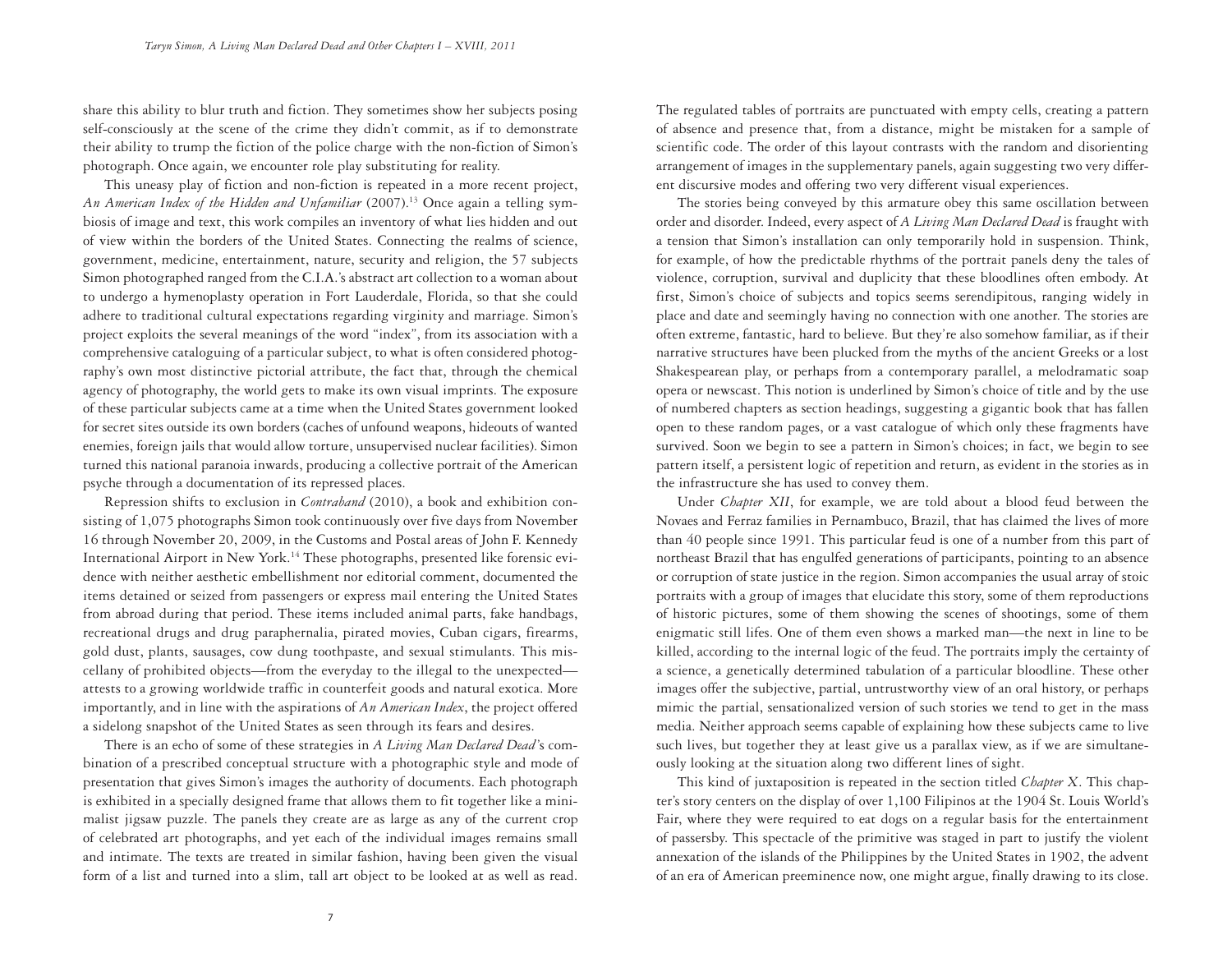Having photographed all the living descendants of Cabrera Antero, one of the men placed on display, Simon again adds a group of related images, as if to underline the force of her tale with further evidence. A photograph of a skull taken from a slain enemy by a headhunting Filipino, the ground plan for the Fair's Ethnological Exhibits, a group of photographs of people put on display as part of those exhibits, a view of Cabrera Antero's home village, and finally a group portrait of Antero and his companions as exhibited at another World's Fair, this time in Seattle in 1909: the selection suggests the careful accumulation and preservation of information, such as one expects from an archive. But this archive remains enigmatic, piecemeal, elusive, detached from the living history represented by Antero's descendants.

What becomes clear, as one moves from panel to panel, is that these tales have been very carefully selected, with each group of portraits being representative of a particular social situation, or a particular historical scenario or political crisis. It turns out, in fact, that the second of Sander's titles—*A Cultural History in Photographs*—is as pertinent to Simon's project as the first. But whereas Sander sought to document the German people in all their diversity, Simon sets out to record the peculiar ways in which history comes to repeat itself, like a record on skip. The temporal experience offered by *A Living Man Declared Dead* is in this sense a peculiarly photographic one. A photograph we see in the present is always of the past, making the passing of time between past and present this medium's constant subliminal message. We witness time's passing while looking at any particular photograph and can't help but shudder at an imaginary future where we too will have passed on. In this context it is worth noting that a number of the people depicted in *A Living Man Declared Dead* have died since they were photographed, making these panels a freeze frame of a moment in each bloodline that has already come and gone.

If *A Living Man Declared Dead* shows that the present is continually haunted by the past, it also reveals the degree to which the nation state has become a porous, perhaps even illusory entity. The 158 individuals represented in *Chapter X*, for example, reside not only in the Philippines but also in the United States, Canada, Vietnam, the United Kingdom, Saudi Arabia, Guam, Australia and Kuwait. A tracing of this one bloodline, therefore, also tells a story about global immigration patterns and economic opportunity (or the lack of it), with these expatriates joining the eleven million other Filipinos who currently work outside their home country.

It is striking how often Simon finds herself tracking down a portrait subject in a place far removed from the story he or she embodies. Latif Yahia, for example, now lives in Ireland, after surviving a period spent in Iraq as a body double for Saddam Hussein's son Uday. His portrait is joined by three supplementary images of him posing in character as Uday, another one of these bizarre role-playing episodes that punctuate the solemnity of Simon's work. The rabbits photographed in Australia exemplify this flow of bodies in reverse, with these animals introduced by English settlers in 1859 for sporting purposes and now regarded as a threat to both native ecology and prosperous farming. Ironically, these animals represent another survival story, having quickly developed various levels of resistance to every disease they have so far been exposed to. Other portrait series touch on Cold War conflicts (the abduction of South Korean citizens by North Korea), terrorism (Leila Khaled, who hijacked her first airplane on behalf of the Popular Front for the Liberation of Palestine in 1969), genocide (explicitly in the killing of approximately 8,000 Muslims in Bosnia by Bosnian Serb soldiers in 1995 and implicitly in the story of Hans Frank, Hitler's personal legal advisor and the governor-general of Nazioccupied Poland), pharmaceutical disasters (the effects of thalidomide on children born under its influence), and Zionism (in the person of Arthur Ruppin, a key figure in the establishment of the Israeli state).

This otherwise overwhelming cavalcade of history is given an illusory order and coherence by the imposed discipline of Simon's photography and her mode of presentation. The photography too is a repetition of a sort. Debates about the artistic potential of photography in the nineteenth century often contrasted a desirable picturesqueness with a frontal and therefore unthinkingly mechanical symmetry; in short, a creatively subjective picture was preferred over a mere document.<sup>15</sup> However, in more recent years this binary has been reversed, with artists as diverse in ambition as Bernd and Hilla Becher, Ed Ruscha, Hans Haacke, Martha Rosler, Rineke Dijkstra and Waalid Raad deliberately eschewing pictorial variation in their photography in favor of rigorous serial form and deadpan images.16 Simon joins them in this preference, consistently placing her camera lens parallel to her subject and offering us flat, frontal pictures with no particular aesthetic elaboration; as a consequence, she transforms her portraiture into a form of still life. The systematic reiterations and semiotic concerns of Conceptual art are thereby married to the documentary photographic style pioneered by Walker Evans in the 1930s.

The end result is a photography that proffers transparency, a utopian promise of liberal democracy, but then renders that transparency opaque, even reflective. This makes both documentary photography and the American liberalism it manifests two more of the subjects of Simon's work. We are asked to see them as things, as historical objects within a taxonomy of other such objects. We look for the truth of that taxonomy within her photographs but are continually turned back on ourselves by Simon's dogged refusal to provide either cause or meaning. Among other effects, this kind of refusal shifts the burden of assigning that meaning from the artist to a viewer, making us all complicit in the act of signification, and indeed in the histories we are asked to witness. Individuals are never autonomous in these histories, appearing always in terms of their imbricated relations with others. Otherness itself is given a diminished status within a world conflated by the internet and a global economy but also by an increasingly shared heritage, genetic and otherwise. *A Living Man Declared Dead* may seem to be about others, but is equally about us.

Although refusing to give us what we want—to tell us what it all means, to explain the vicissitudes of fate—Simon nevertheless succeeds in making visible what is otherwise not able to be seen: the lived traces of history, power and desire. The real